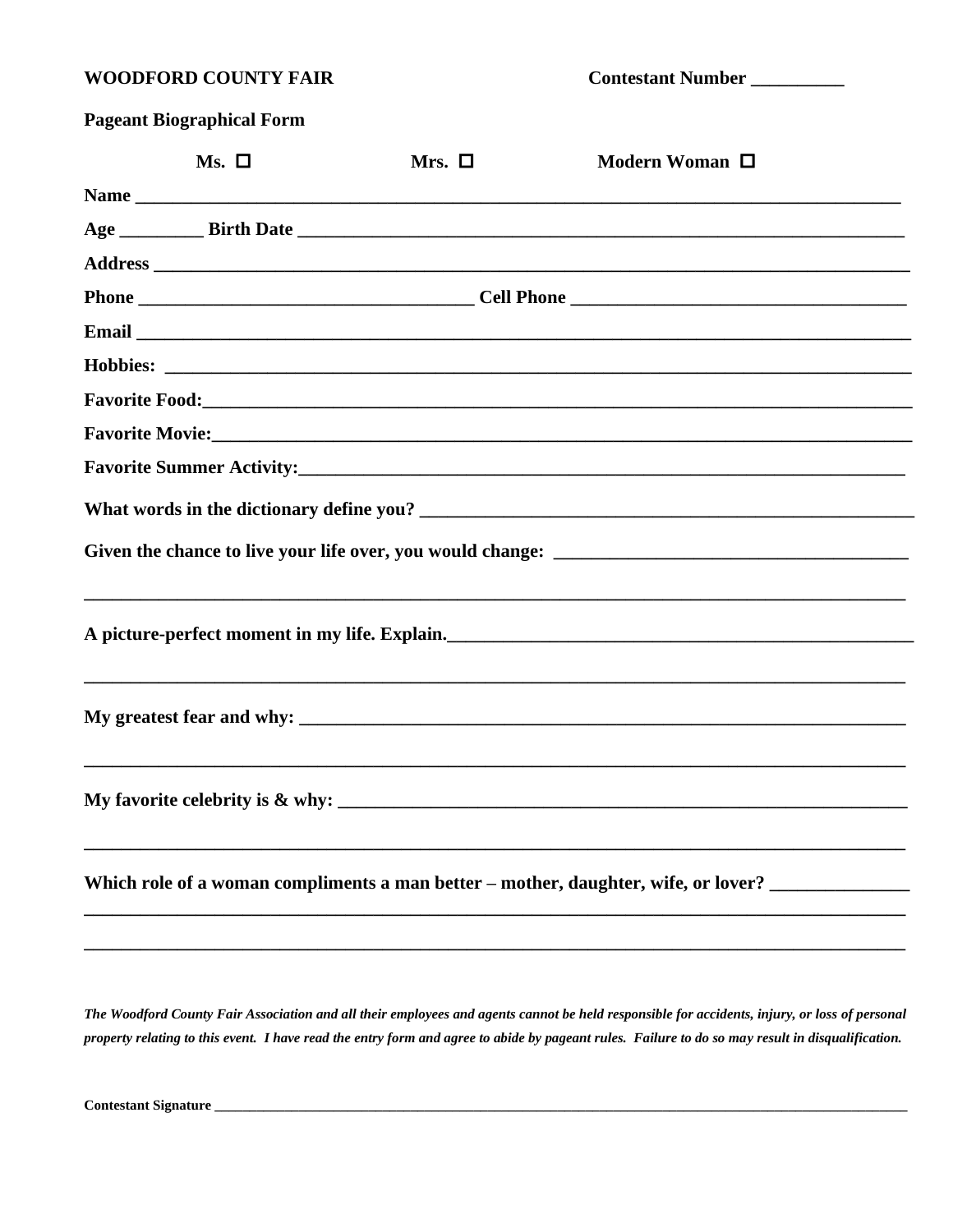### **WOODFORD COUNTY FAIR CONTESTANT CODE OF CONDUCT**

#### **Contestants are required to sign a Code of Conduct, which states the following:**

Entrant affirms that she:

- 1. Is and will continue to be a person of good moral character,
- 2. Has not committed or been convicted of any crime and will not commit any act inconsistent with the highest standards of public morals and conventions or that will reflect unfavorably on the pageant, its representatives, sponsors and/or the Woodford County Fair Association;
- 3. Will conduct herself in a courteous, professional manner during the WCFA pageant and while representing the WCFA, and
- 4. Will not slander or libel other contestants, judges, WCFA volunteer staff or anyone else involved with or connected to the pageant. Defamatory verbal and/or written remarks against the WCFA pageant will result in (1) immediate disqualification; (2) forfeiture of all prizes and awards won, and (3) legal charges.

#### **Inappropriate behavior**

Any contestant or anyone connected to a contestant displaying inappropriate behavior before or after the competition will result in

immediate disqualification. In case of such event, the title shall pass to the contestant with next highest score. The code of conduct will be strictly enforced.

#### **Disqualification / Title Relinquishment**

If the winner is disqualified or relinquishes, for any reason, any title awarded to her, all prizes must be returned in full, and in condition received. If, for any reason, any resign or are disqualified, the 1<sup>st</sup> runner-up in the appropriate pageant will assume the title and all prizes.

#### **Limitation of Liability / Responsibility**

- a. WCFA, its officers, employees, and pageant personnel are not responsible for accidents, injury, or theft incurred at the time of the WCF pageant or travel to and from.
- b. WCFA is not responsible for negligence or fraud on the part of contestant sponsors, judges, or contract vendors who may be providing products or services to the WCF pageant.
- c. WCFA is not responsible for loss, theft, or damage caused to any prizes, gifts, and awards bestowed upon entrant after these items become the property of entrant. Entrant agrees to incur replacement and/or repair costs to lost, stolen, or damaged items including but not limited to: crown/tiara, sash, plaques, trophies, etc.

#### **CONTESTANT AGREEMENT**

By submitting the entry form and fee, delegate agrees to abide by all policies, rules, and regulations set forth by WCFA. Participation in the pageant also indicates acceptance and agreement to abide by all policies, rules, and regulations set forth by WCFA. Entrant attests that all information submitted to WCFA is true and accurate. Falsification of information and failure to comply with WCFA policies may result in immediate disqualification and/or forfeiture of prizes won without benefit of refund in full or in part at the discretion of WCFA.

I have read and understand the rules and regulations of the WCFA pageant competition. I do hold harmless the WCFA; its members, and committees for loss of property or person and from all accidents that may result from my participation in the WCFA pageant or said activities surrounding the pageant. I further agree that by signing this agreement, I hereby grant WCFA and its legal representative's editorial, trade, advertising rights to use and publish photographs that I may be included, for editorial, trade, advertising and any other purpose and in any manner or media. I hereby release the WCFA and its representatives and assignees from all claims and liability relating to said photography.

Should I be selected as Miss Woodford County Fair, Miss Teen Woodford County Fair or Miss Pre-Teen Woodford County Fair, I agree to compete in the appropriate Kentucky County Fair pageant. I further agree to participate in the required competitions of the pageant.

\_\_\_\_\_\_\_\_\_\_\_\_\_\_\_\_\_\_\_\_\_\_\_\_\_\_\_\_\_\_\_\_\_\_\_\_\_\_\_\_\_\_\_\_\_ \_\_\_\_\_\_\_\_\_\_\_\_\_\_\_\_\_\_\_\_\_\_\_\_\_\_\_\_\_\_\_\_\_\_\_\_\_\_\_\_\_\_\_\_\_\_\_\_\_\_\_\_\_\_